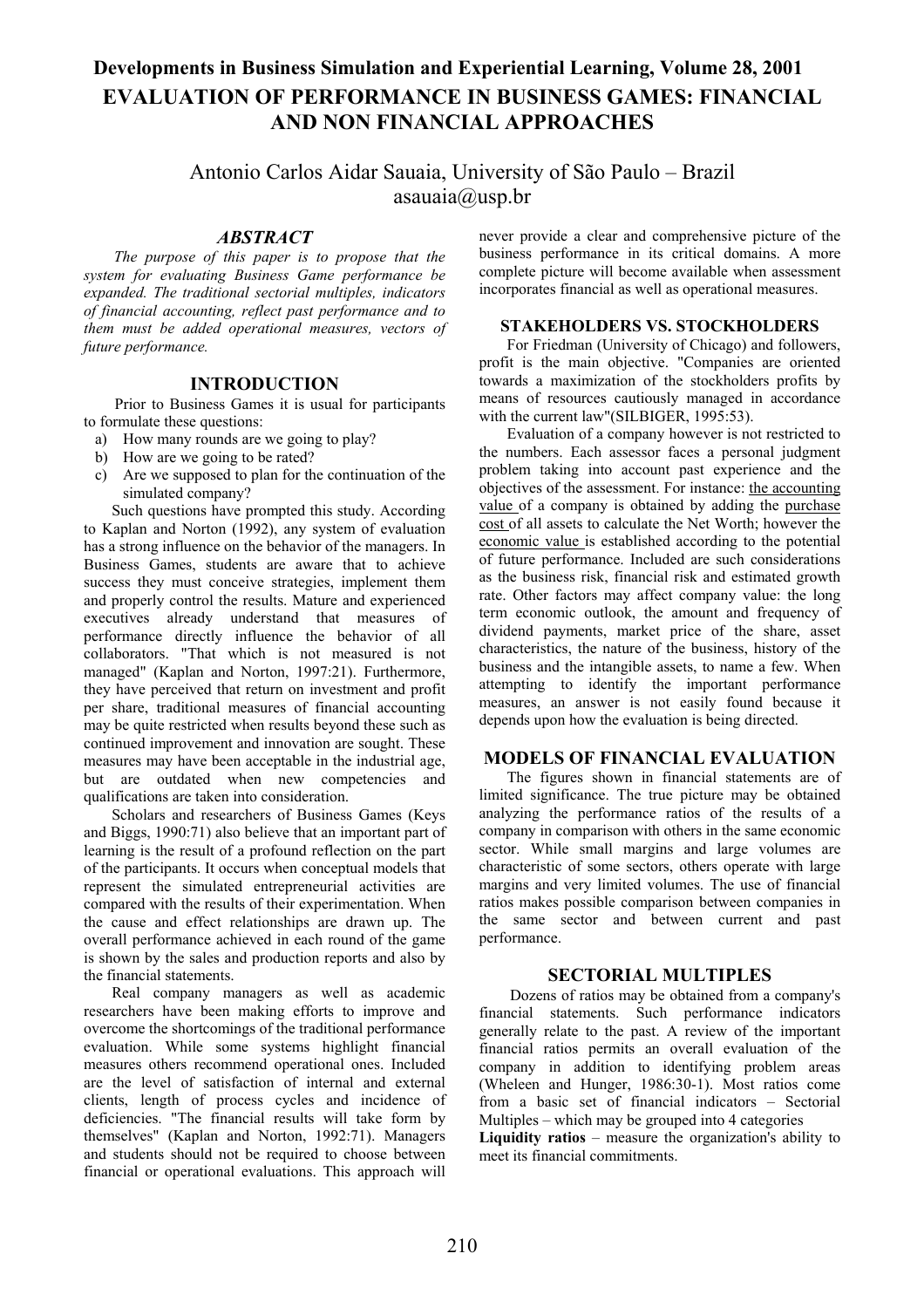**Profitability ratios** - measure the organization's degree of success, with respect to achieving the expected profit. **Activity ratios –** measures the efficient use of the organization's resources.

**Leverage ratios –** measure the contribution of financing by the owners in comparison to that by the creditors.

In spite of the severe limitations, magazines such as Forbes, Business Week, The Economist, Fortune and " Exame: Maiores e Melhores" (Brazil), have developed analyses based upon traditional financial ratios in order to rank companies in accordance with Sectorial Multiples, rewarding those with outstanding performances in each sector.

#### **DISCOUNTED CASH FLOW**

Only a short time ago, the value of a company used to be calculated by evaluating it's operational assets – an existing business, a factory, a production line or its position in a given market. The traditional method then was the Discounted Cash Flow – DCF still in use. However, the version of the DCF that has been accepted as a standard in the last twenty years – and uses the Weighted Average Cost of Capital –WACC as a discount factor is considered obsolete (Luehrman, 1999:3).

Notwithstanding, Business Schools and textbooks continue to propose the WACC simply for the sake of tradition and not because of better results. Furthermore, alternative methods such the Adjusted Present Value have been devised to assess operations or assets in the state in which they are found. The APV method may be useful for managerial analysis of an asset, and also to identify the sources of value.

All methods of Discounted Cash Flow operate with the forecast of future cash flow, discounted to a present value by rates that reflect the associated risks. In this way each financial maneuver is analyzed separately, accruing the value of each to the business as a whole.(Luehrman, 1997:3).

#### **OPTION PRICING**

The decision to make Research and Development investments may imply two different aspects: how much will be invested or what kind of expense will be made. Whatever the final decision, it is the opportunities that are being assessed. When such an investment is undertaken, immediate operational cash flow is not generated, but with some luck, there will be an opportunity to invest again in the future. The same thing may be observed with various types of expenses in Marketing. When an investment is made to create a new brand or to strengthen an existing one, a certain result is produced, however not immediately. Companies with new technologies, ideas for product development and positions to be defended in fast growing markets, hold valuable opportunities. For some, opportunities are the most valuable thing they have.

A frequent approach to formally assess opportunities is to wait until they mature, until the decision to invest cannot be further delayed. In financial terms, an opportunity is similar to an option. "If Research and Development proves that the idea is sound, we will invest". An option is a right, not a commitment to

exercise a purchase or a sale at a fixed price, today or up to a given date in the future. (Luehrman, 1997:136-8). So an option to buy in the stock market may insure the holder the right to buy the share at \$10 anytime during a year. If the share is worth \$11, there will be a clear valorization of the option. If the value is \$9, the option still is valorized because the expiration of the option ends only after a year, and if the price of the share should go up in the next months, it still may surpass \$10, before the year is over. The opportunities that arise in organizations have the same characteristics as options. "If R&D demonstrates that the investment is sound", is the analogous to "if the price of the stock goes up in the next months".

The potential investment to be made corresponds to the exercise of purchasing an option. The uncertainty about the future value of the operational assets is portrayed by means of the variance of the returns on the assets: that is to say it is similar to the variance of the returns on the purchase options. The recommended tactic for this analysis is based upon a mapping that compares the real project to a simple option (LUEHRMAN, 1997:141).

#### **NON FINANCIAL MODELS**

To measure a company's performance, sales, profits, productivity of the assets and all the other usual financial indicators may be brought into focus. Part of the manager's work is to keep the stock price high, follow the Price Earnings ratio and monitor the Balance Sheet. It is to be expected that investors and analysts as well as the participants of the Business Games do likewise. But when the long-term health of a company is to be assessed, the traditional financial indicators do not suffice. The nonfinancial assessments are receiving increased attention. (LOW, 1999:3).

Consider the difference between the accounting value of the share and its market value. The worth of a business cannot simply be described by traditional financial data. When considering the typical assets of a company, it may be noted that there is an increasingly larger portion of intangible assets in relation to the tangible ones. The past financial performance is no longer a good indicator of the future. A recent study by the Ernst & Young Center of Entrepreneurial Innovation reports that in equity analyses the greater the use of non-financial information, the more precise are the forecasts of future profits. For the majority of the companies studied, 35% of the items used in business evaluations by institutional investors relate to non-financial information. Among them are:

**Ability of the company to carry out the previously established strategy.** This measure, which by itself is the most important one, indicates if the managers succeed in taking difficult decisions and in exploiting opportunities quickly; if the company reached the objectives in the time set forth and within the allocated budget.

**Administrative credibility.** If the company carries out what it states, it scores well in this item.

**Quality of strategy.** The view that the administrators have of the future must optimize the creation of value in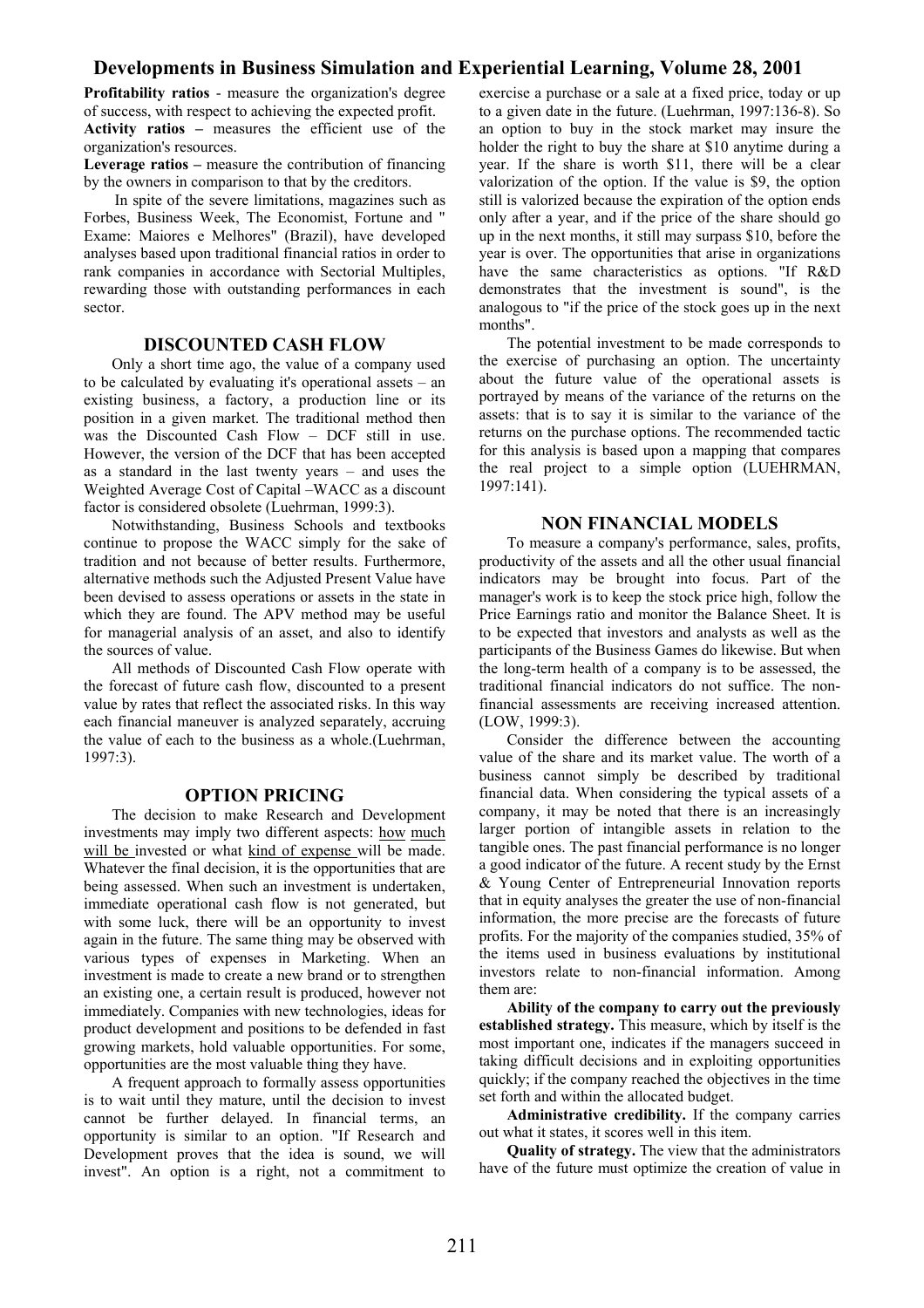an economy which is highly volatile, globalized and interconnected.

**Innovation ability.** Some companies are innovators, while others are followers. This defines their agility in adapting to technological and market changes.

**Capability of attracting and retaining talented people.** Turnover of collaborators may be larger or smaller than that of competitors. New people may be better qualified and more experienced than those that leave.

**Market position.** Portfolio managers and analysts measure the velocity in generating sales, profits and cash flow based upon products and markets identified during the last three years as well as the strength of the brand.

**Managerial experience.** This refers to the abilities and experience with which the management team serves the organization and does not refer to their tenure on the job. An index of performance may be created for a senior manager in a similar situation.

**Executive remuneration.** Alignment of remuneration policies with strategic interests is observed as well as the number of executives whose remuneration is linked to the creation of value.

**Quality of important procedures.** This verifies how well a company carries out its strategies and if there are plans or procedures to facilitate adjustment to variations in market conditions.

Leadership in research. This measure discloses how well management understands the relation between the creation of knowledge and its practical utilization. Analysts measure the R&D budget as a percentage of sales, profits and cash flow.

Companies must understand the importance of nonfinancial measures. If they are incapable of managing and communicating such information, investors and financiers will be obliged to grope for their own conclusions. In practice, the financial market is already making its own evaluation by adopting measures of practical interest, increasingly turning towards non-financial measures. Alert managers will strive to achieve for their company superior results in all these areas

Consultants, professional evaluation concerns and Business Schools are studying and changing their evaluation approaches (LUEHRMAN, 1997:135).

-As a routine, companies will use more than one formal evaluation method, which is not a mere redundancy, but a way to develop analyses for specific requirements.

-The analysis of the future cash flow will continue as the most formal basis for evaluations. WACC will be adopted when required by the analysis of Adjusted Present Value or the like.

-Many companies will assess opportunities inherent to R&D and Marketing activities using tools derived from option pricing, simulation and decision trees. The purpose is to achieve more refined comparisons and to provide line managers with more formal analyses regarding their market positions.

-Extend the capability of analysis in the company. People inside the company may learn evaluation faster than those on the outside can learn about the company business.

-Processes of capital budgeting will be less rigid and more flexible.

-The tendency for active participation of the financial executives in the formulation of strategy and development of the business may be accelerated.

## **BSC – BALANCED SCORECARD**

The BSC - Balanced Scoreboard proposed by Kaplan and Norton (1992) has been tested in many real world companies and encompasses financial measures that show the result of actions already adopted. To these financial ones are added operational measures that quantify the customer's satisfaction, the internal procedures and the innovation activities and improvement of the organization – operational measures that represent vectors of future financial performance. The Balanced Scorecard permits administrators to view the business from four perspectives, providing answers to four basic questions (KAPLAN and NORTON, 1996:49-153):

## **Perspective of the consumer**

-How does the consumer see us?

Essential indexes recommended: market participation, consumer retention, consumer satisfaction and consumer profitability.

#### **Internal Perspective**

-What must be highlighted?

Innovations; Operations; Service after sale.

**Perspective of Innovation and Learning** 

-Can we continue to grow and create value? Employee satisfaction; Employee retention; Profitability per employee.

#### **Financial perspective**

- How do we view our shareholders?

Return on Equity or Economic Value Added – EVA.

Return: on sales, of assets.

Increase/Characteristics of the results.

Productivity for cost reduction.

## **SCORING IN BUSINESS GAMES**

According to Keys and Wolfe (1990:316) learning and performance in Business Games may be classified in three areas:

- 1. Entry data such as choice of game and team organization;
- 2. Teaching and learning procedure;
- 3. Exit data produced in the Game.

In Business Games the performance factors used are almost always based on financial measures such as profit, cash position, owners equity, dividends paid out and occasionally market share.

The MICROMATIC simulator, for instance, has a standardized scoring routine that includes: profit after taxes, return on sales, return on assets, return on equity and profit per share. The administrator of the game can decide to exclude some indexes if he suspects that the participants can manipulate them: return on equity and profit per share (Washbush and Gosenpud, 1994:84; 2000:168). Undesired effects resulting from evaluation criteria may have their influence reduced by attributing weights to the indicators.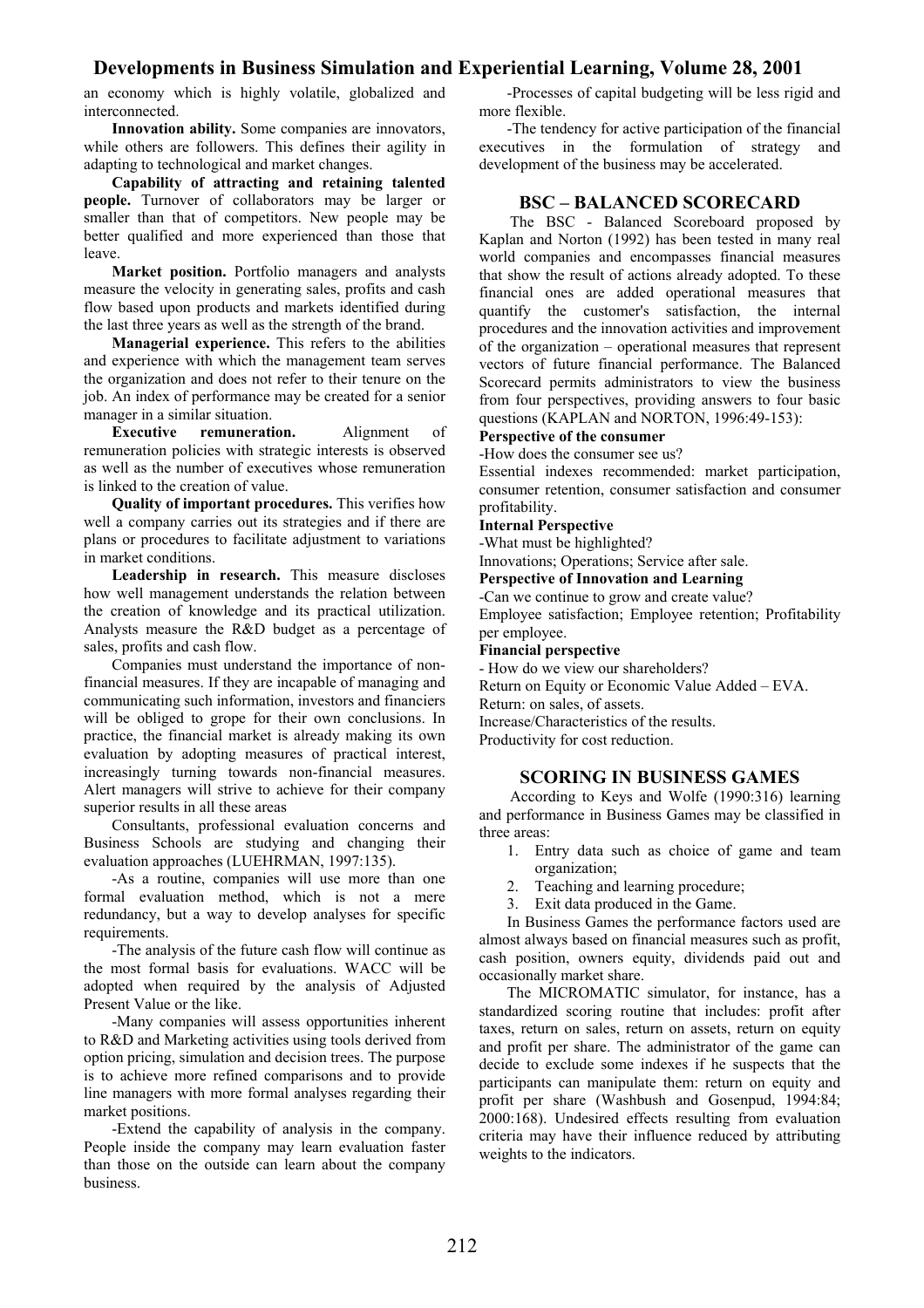But, in the software LAPTOP: Marketing Simulation, profit after tax is transformed into profit per share (EPS) which is the essential measure for the evaluation of performance during the period (Faria and Dickison 1994:36). Tangehdahl (2000:122) proposed that the share value be used as the only measure of performance in Business Games. He posed two questions:

- 1. Does share value properly measure the factors that indicate the participants' success in the simulation?
- 2. Can share value be calculated with precision in a business simulation?

He considered a positive reply for the first question, when the value of the share directly reflects to what extent the students had practiced the important concepts of business simulation. Goosen (1994) had already discussed the second question and had shown that it was possible to calculate a share price with a model considering gains in the future.

In the simulator MMG – The Multinational Management Game (KEYS, EDGE and WELL, 1992:49), scoring is based upon seven indices of the scoreboard:

- 1. market share
- 2. return on sales
- 3. return on assets
- 4. inventory turnover
- 5. asset turnover
- 6. debt over total assets
- 7. return on equity

According to the MMG participant's textbook, the seven key indices offer a comparative evaluation of the competing teams. The game's administrator may change the weighting of points in each game (ten points as a maximum and one point as a minimum). The total of points so acquired is accumulated year by year.

The authors of MMG did not propose the market price of a share as one of the performance evaluation criteria. Nevertheless, it behaves in a plausible manner and attracts the participant's attention because of its evolution in accordance with the annual profit, the dividends paid and the increase of shares in circulation. Variations suggest an expectation of the market with regard to future results.

In accordance with the Balanced Scorecard (KAPLAN and NORTON, 1992), the financial measures used to rate teams in the MMG are directed towards past results and not toward future ones. Furthermore, measures for performance evaluation illustrate actions of the participants during simulation, not those they may carry out in the future.

In the real world, companies are more interested in their manager's capabilities with respect to future than in relation to the past. Using data from exit reports, trendmeasuring capabilities are created on the Scoreboard (see Table 1).

## **CONCLUSIONS**

As the industrial era is over and the information era is underway it seems appropriate to review what performance measures are adopted by simulated companies. One of the key factors for successful learning is the feedback proffered by business simulations to students. Many simulations only utilize the financial indices to assess performance. Traditional financial measures do not embrace the future dimension. The sole use of financial measures may be deceptive to the game administrator and to the students. As a consequence it is proposed that:

- 1) Business Games must use more than one formal method of evaluation, associating some of the existing financial methods for a better understanding of past events.
- 2) A non-financial approach must be included in the analysis of Business Game results including identification of main vectors for future financial results.
- 3) Data in the exit reports of Business Games should be analyzed and associated to produce, immediately, additional indices with measures of the tendencies.

This paper does not conclude the subject of *Performance Evaluation* but resumes the dialog on an important topic related to the learning process in Business Games.

## **REFERENCES (UPON REQUEST)**